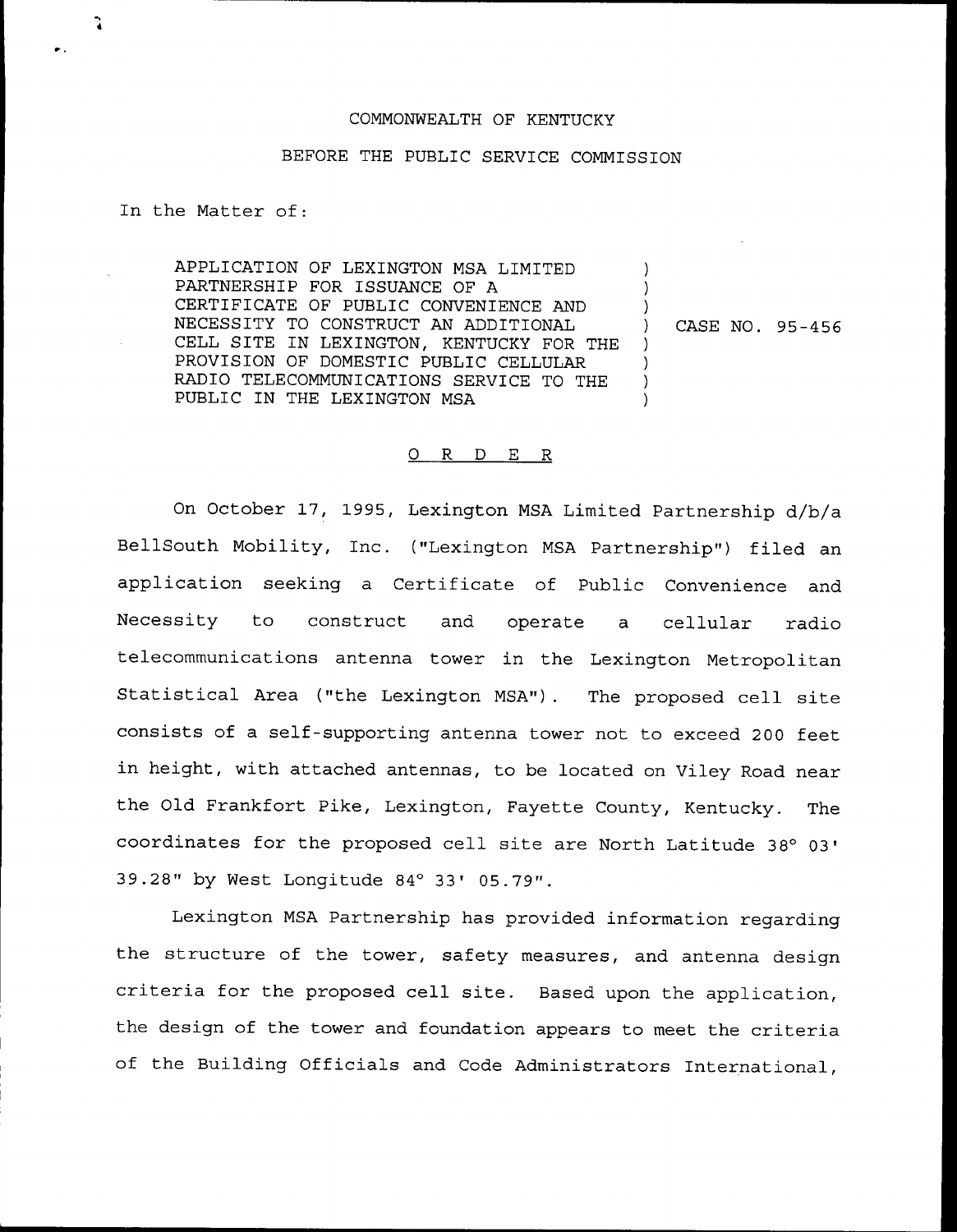Inc. National Building Code, with reference to earthquakes, winds, and tornadoes.

Pursuant to KRS 100.324(1), the proposed cell site's construction is exempt from local zoning ordinances. However, Lexington MSA Partnership has notified the Lexington/Fayette Urban County Planning Commission ("Planning Commission") of the proposed construction. Lexington MSA Partnership has filed applications with the Federal Aviation Administration ("FAA") and the Kentucky Airport Zoning Commission ("KAZC") seeking approval for the construction and operation of the proposed cell site. Both applications are pending.

Lexington MSA Partnership has filed notices verifying that each person who owns property or resides within <sup>500</sup> feet of the proposed cell site has been notified of the pending construction. The notice solicited any comments and informed the property owners and residents of their right to intervene. In addition, Lexington MSA Partnership has posted notice of the proposed construction in <sup>a</sup> visible location for at least two weeks after filing its application. The Commission received objections to the proposed construction from two property owners and the Planning Commission. Lexington MSA Partnership responded to the objections in writing and subsequently filed a revised site plan which relocated the proposed construction approximately <sup>50</sup> feet south of the original location. One property owner, James F. Davis, requested and was granted intervention in this matter but later withdrew as an intervenor after stating that his concerns had been addressed by

 $-2-$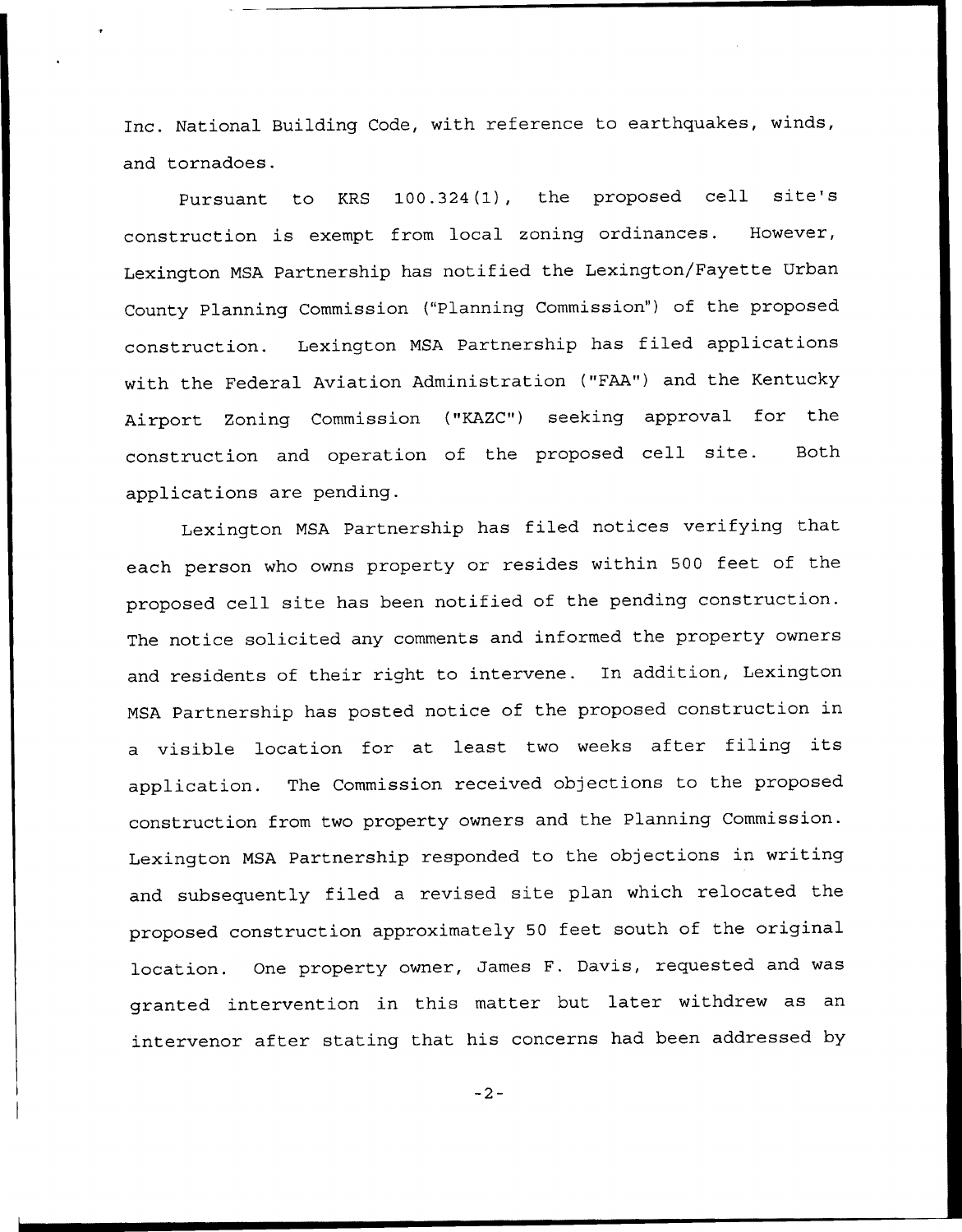Lexington NSA Partnership. After receiving Lexington MSA Partnership's response, the remaining property owner, Roger Hougham, filed another letter stating his continued objection; however, he made no request for intervention or a hearing. The Planning Commission stated that it would not oppose the proposed construction, as revised, if certain conditions were met: (I) the revised location is approved by the Commission; (2) the tower is screened in accordance with the Zoning Ordinance for utility substations; and (3) the Commission requires the tower to be removed by the owner if the tower ceases to be used for cellular telephone transmissions. The Commission finds that the industrial location selected by Lexington MSA Partnership is suitable for the proposed construction. In addition, the Commission finds that the conditions proposed by the Planning Commission are reasonable and should be observed by Lexington MSA Partnership.

Pursuant to KRS 278.280, the Commission is required to determine proper practices to be observed when it finds, upon complaint or on its own motion, that the facilities of any utility subject to its jurisdiction are unreasonable, unsafe, improper, or insufficient. To assist the Commission in its efforts to comply with this mandate, Lexington NSA Partnership should notify the Commission if it does not use this antenna tower to provide cellular radio telecommunications services in the manner set out in its application and this Order. Upon receipt of such notice, the Commission may, on its own motion, institute proceedings to consider the proper practices, including removal of the unused

 $-3-$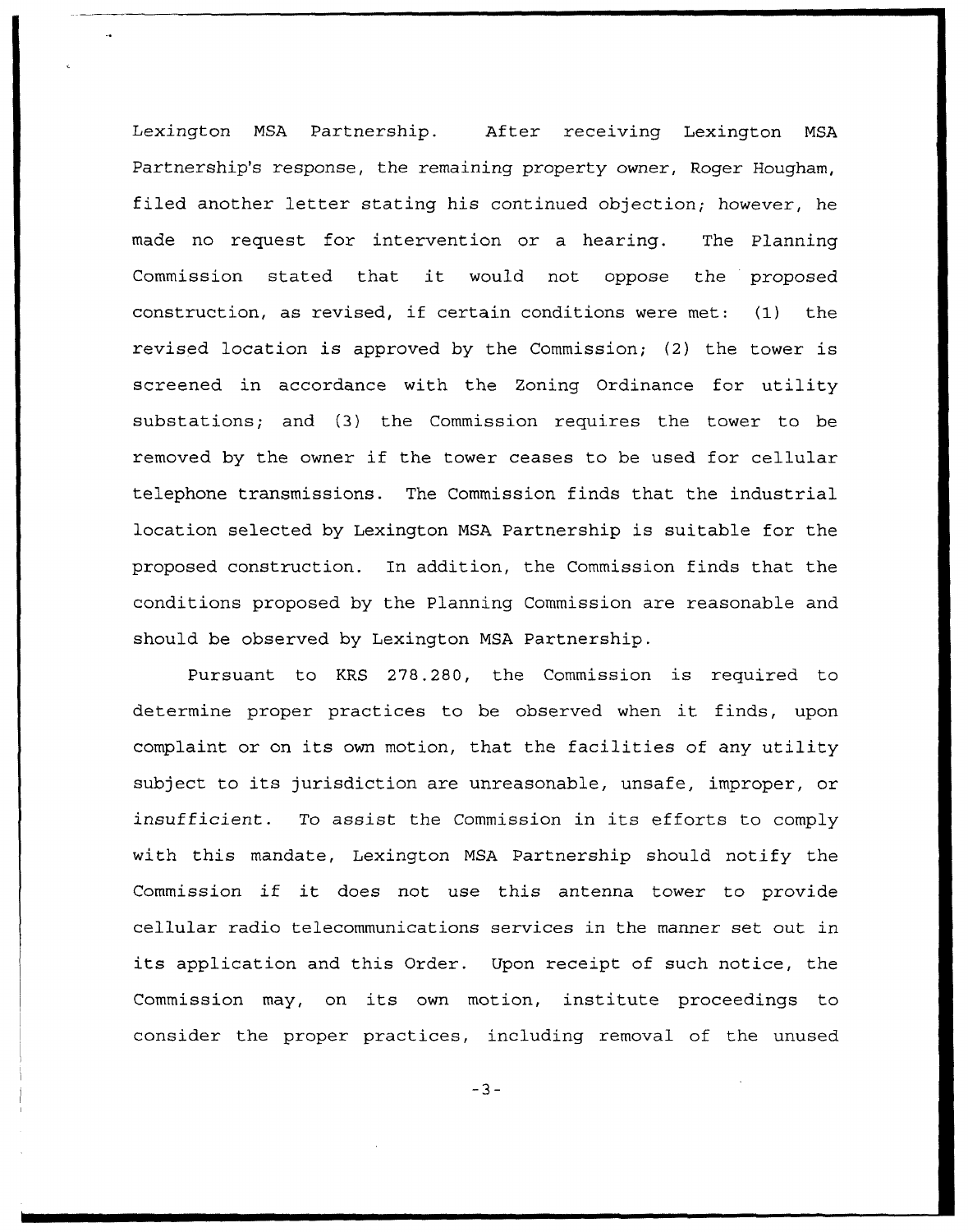antenna tower, which should be observed by Lexington MSA Partnership.

The Commission, having considered the evidence of record and being otherwise sufficiently advised, finds that Lexington MSA Partnership should be granted a Certificate of Public Convenience and Necessity to construct and operate the proposed cell site in the Lexington MSA under its currently approved tariff.

IT IS THEREFORE ORDERED that:

1. Lexington MSA Partnership be and it hereby is granted <sup>a</sup> Certificate of Public Convenience and Necessity to construct and operate <sup>a</sup> self-supporting antenna tower not to exceed <sup>200</sup> feet in height, with attached antennas, to be located on Viley Road near the Old Frankfort Pike, Lexington, Fayette County, Kentucky. The coordinates for the proposed cell site are North Latitude 39.28" by West Longitude 84° 33' 05.79".

2. Lexington MSA Partnership shall file <sup>a</sup> copy of the final decisions regarding its pending FAA and KAZC applications for the proposed construction within <sup>10</sup> days of receiving these decisions.

3. Lexington MSA Partnership shall immediately notify the Commission in writing, if, after the antenna tower is built and utility service is commenced, the tower is not used for <sup>a</sup> period of <sup>3</sup> months in the manner authorized by this Order.

4. Lexington MSA Partnership shall screen the proposed construction in accordance with the Zoning Ordinance for utility substations as requested by the Planning Commission.

 $-4-$